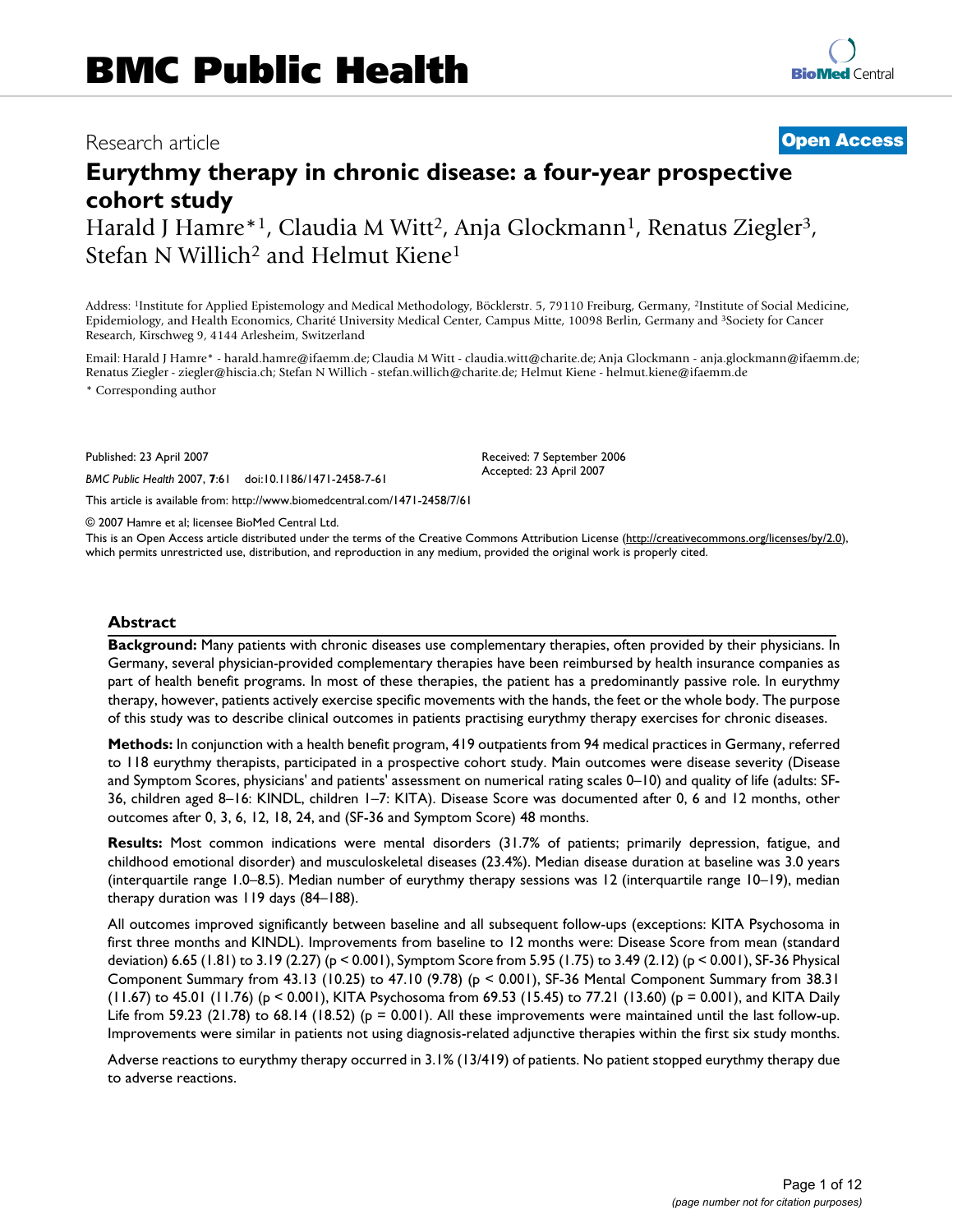**Conclusion:** Patients practising eurythmy therapy exercises had long-term improvement of chronic disease symptoms and quality of life. Although the pre-post design of the present study does not allow for conclusions about comparative effectiveness, study findings suggest that eurythmy therapy can be useful for patients motivated for this therapy.

## **Background**

In the developed world the most frequent reason for people to seek health care is a chronic disease [1]. Chronic diseases are the most common cause of disease burden worldwide, are often associated with comorbidity, and are rarely completely cured [1]. Strategies to improve the outcome of chronic diseases include drug regimens, enhanced healthcare provision, and patient self-management programs [2-4]. Many patients with chronic disease also use complementary therapies [5,6], often provided by their physicians. In Germany, several physician-provided complementary therapies have been reimbursed by health insurance companies as part of special health benefit programs ("Modellvorhaben") [7-10]. In most of these complementary therapies the physician is the active person, directly treating (e.g. giving acupuncture) or prescribing therapy (e.g. homoeopathic medications), while the patient has a predominantly passive role. Anthroposophic medicine (AM, a complementary system of medicine founded by Rudolf Steiner and Ita Wegman [11]), includes two interventions that require the patient to engage in active exercises: AM art and eurythmy therapy.

Eurythmy therapy (EYT, Greek: eurythmy = "harmonious rhythm") is an exercise therapy involving cognitive, emotional, and volitional elements [12]. EYT is prescribed by AM physicians and provided by EYT therapists in individual or small group sessions during which patients are instructed to perform specific movements with the hands, the feet or the whole body. EYT movements are related to the sounds of vowels and consonants, to music intervals or to soul gestures, e.g. sympathy-antipathy. For each patient one or several movements are selected, depending on the patient's disease, his constitution, and on the EYT therapist's observation of the patient's movement pattern. This selection is based on a core set of principles, prescribing specific EYT movements for specific diseases, constitutional types, and movement patterns [13,14].

EYT sessions usually last 45 min; between therapy sessions patients practice EYT exercises daily [14]. An EYT therapy cycle usually consists of 12–15 sessions. EYT can be used as monotherapy or combined with other AM therapies. Qualification as an EYT therapist requires 5 1/2 years of training according to an international, standardised curriculum. EYT is presently provided by approximately 1,550 therapists in 31 countries worldwide (A. Jaschke, International Coordination AM, personal communication, February 2007). Half of EYT therapists work in Germany or Switzerland. In these two countries EYT costs ca. 40 Euro per session and is covered by many health insurance companies. In other countries costs vary and are not covered by health insurance.

EYT is believed to have both general effects (e.g. improving breathing patterns and posture, strengthening muscle tone, enhancing physical vitality [15]) and disease-specific effects [14]. Observational studies suggest that EYT and other AM therapies can be useful for a variety of clinical conditions [12,16-25]. However, all these studies were monocentric, all but one [12] evaluated multimodal AM therapy including EYT in only a proportion of the patients, and all but three studies [18-20] had a sample size of less than 25 AM patients. Here we present a multicentre long-term study of EYT with 419 patients.

## **Methods**

## *Study design and objective*

This is a prospective four-year cohort study in a real-world medical setting. The study was part of a research project on the effectiveness and costs of AM therapies in outpatients with chronic disease (Anthroposophic Medicine Outcomes Study, AMOS) [8,26]. The AMOS project was initiated by a health insurance company in conjunction with a health benefit program and included the following effectiveness issues:

1) Are AM therapies in general associated with clinically relevant improvements of chronic diseases? (see [8])

2) Are specific AM therapies (such as EYT) associated with such improvements?

3) If yes: To which extent are these improvements found in different age, gender, and diagnostic subgroups?

4) How do improvements of specific diagnostic groups compare to improvements with other interventions?

The issues 2 and 3 were addressed in this EYT analysis, the objective of which was to study symptoms, quality of life, adjunctive therapies, health service use, adverse reactions, and therapy satisfaction in outpatients with chronic diseases receiving EYT under routine clinical conditions. EYT was evaluated as a therapy package, including physicianand therapist-patient interactions.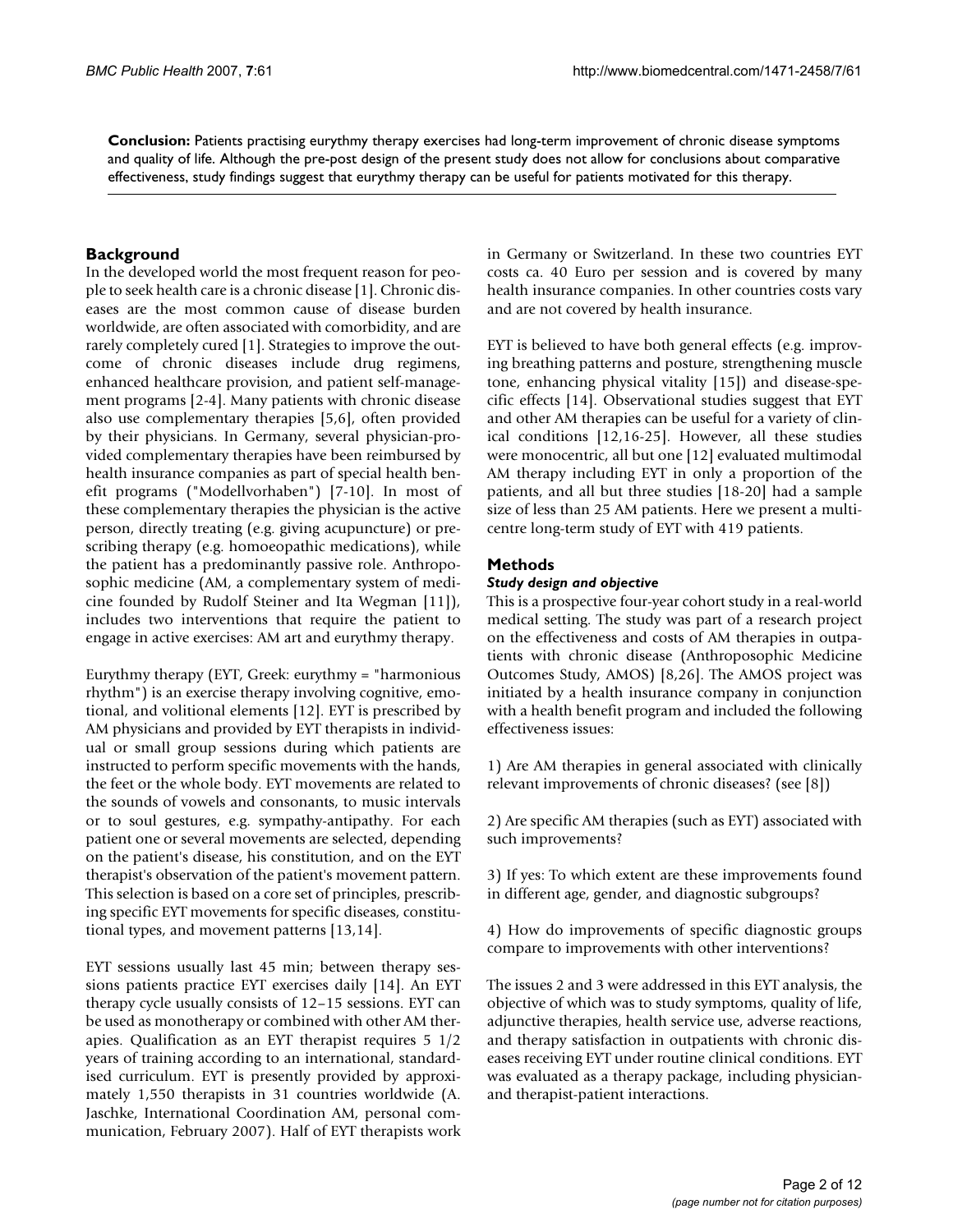## *Setting, participants and therapy*

All physicians certified by the Physicians' Association for Anthroposophical Medicine in Germany and working in an office-based practice or outpatient clinic in Germany were invited to participate in the study. The participating physicians were instructed to enrol consecutive patients fulfilling eligibility criteria. Inclusion criteria were (1) outpatients aged 1–75 years, (2) referral to EYT for any indication (main diagnosis). Exclusion criteria were (1) previous EYT for main diagnosis, (2) ongoing EYT.

Participating EYT therapists were certified by the Eurythmy Therapy Association of Germany. EYT was administered at the discretion of the physicians and EYT therapists.

## *Clinical outcomes*

• Disease severity was assessed on numerical rating scales [27] from 0 ( $\mu$  not present") to 10 ( $\mu$  worst possible"): Disease Score (physician's global assessment of severity of main diagnosis, documented in patients enrolled up to 30 Sep 2000); Symptom Score (patients' assessment of one to six most relevant symptoms present at baseline, documented in patients enrolled after 1 Jan 1999).

• Quality of life was assessed with SF-36® Physical and Mental Component Summary Measures, the eight SF-36 subscales, and the SF-36 Health Change item [28] for adults; with KINDL® 40-item version, Summary Score and four subscales [29] for children 8–16 years; and with KITA Psychosoma and Daily Life subscales [30] for children 1– 7 years.

Disease Score was documented after 0, 6 and 12 months, other clinical outcomes after 0, 3, 6, 12, 18, 24, and (Symptom Score and SF-36) 48 months.

## *Other outcomes*

• Adjunctive therapy and health service use in the prestudy year was documented at study enrolment, use in the first study year was documented after six and 12 months, and use in the second study year was documented after 18 and 24 months. Items were: medication (additional documentation after three months), physician and dentist visits, paraclinical investigations, inpatient hospital and rehabilitation treatment, surgeries, physiotherapy, ergotherapy, psychotherapy, Heilpraktiker (non-medical practitioner) visits, and sick leave.

• Use of diagnosis-related adjunctive therapies within the first six study months was analysed in patients with a main diagnosis of mental, respiratory or musculoskeletal diseases, or headache disorders. Diagnosis-related therapies were any of the following therapies, if used for at least one day per month: Mental diseases: psychotherapy (in children ergotherapy or play therapy), antiepileptic, psycholeptic, analeptic, and anti-addiction drugs (ATC-Index N03A, N05–06, N07B); Respiratory diseases: relevant drugs (H02, J01–02, J04–05, J07A, L03, R01, R03, R06– 07) or surgery; Musculoskeletal diseases: immunosuppressive, musculoskeletal, analgesic and antidepressant drugs (L04, M01–05, M09, N02A-B, N06A), physiotherapy or relevant surgery; Headache disorders: analgesics, antimigraine drugs and antidepressants (C04AX01, C07AA05, C07AB02, C08CA06, C08DA01, N02, N03AG01, N06A, N07CA03).

• Therapy ratings were documented after six and 12 months: Patient rating of therapy outcome, patient satisfaction with therapy, EYT effectiveness rating by patient and physician.

• Adverse drug or therapy reactions were documented during the first 24 study months: cause, intensity (mild/moderate/severe = no/some/complete impairment of normal daily activities); Serious Adverse Events (physician documentation).

## *Data collection*

All data were documented with questionnaires sent in sealed envelopes to the study office. Physicians documented eligibility criteria; therapists documented EYT administration; all other items were documented by patients (by caregivers of children < 17 years) unless otherwise stated. Patient responses were not made available to physicians. Physicians were compensated €40 per included and fully documented patient, while patients received no compensation.

Data were entered twice by two different persons into Microsoft® Access 97. The two datasets were compared and discrepancies resolved by checking with the original data.

#### *Quality assurance, adherence to regulations*

The study was approved by the Ethics Committee of the Faculty of Medicine Charité, Humboldt University Berlin, and was conducted according to the Helsinki Declaration and the International Conference on Harmonisation Good Clinical Practice guidelines. Written informed consent was obtained from all patients before enrolment.

#### *Data analysis*

Data analysis (SPSS® 13.0.1, StatXact® 5.0.3) was performed on all patients fulfilling eligibility criteria. For continuous data the Wilcoxon Signed-Rank test was used for paired samples and the Mann-Whitney U-test for independent samples; median differences with 95% confidence intervals (95%-CI) were estimated according to Hodges and Lehmann [31]. For binominal data McNemar test and Fisher's exact test were used. All tests were two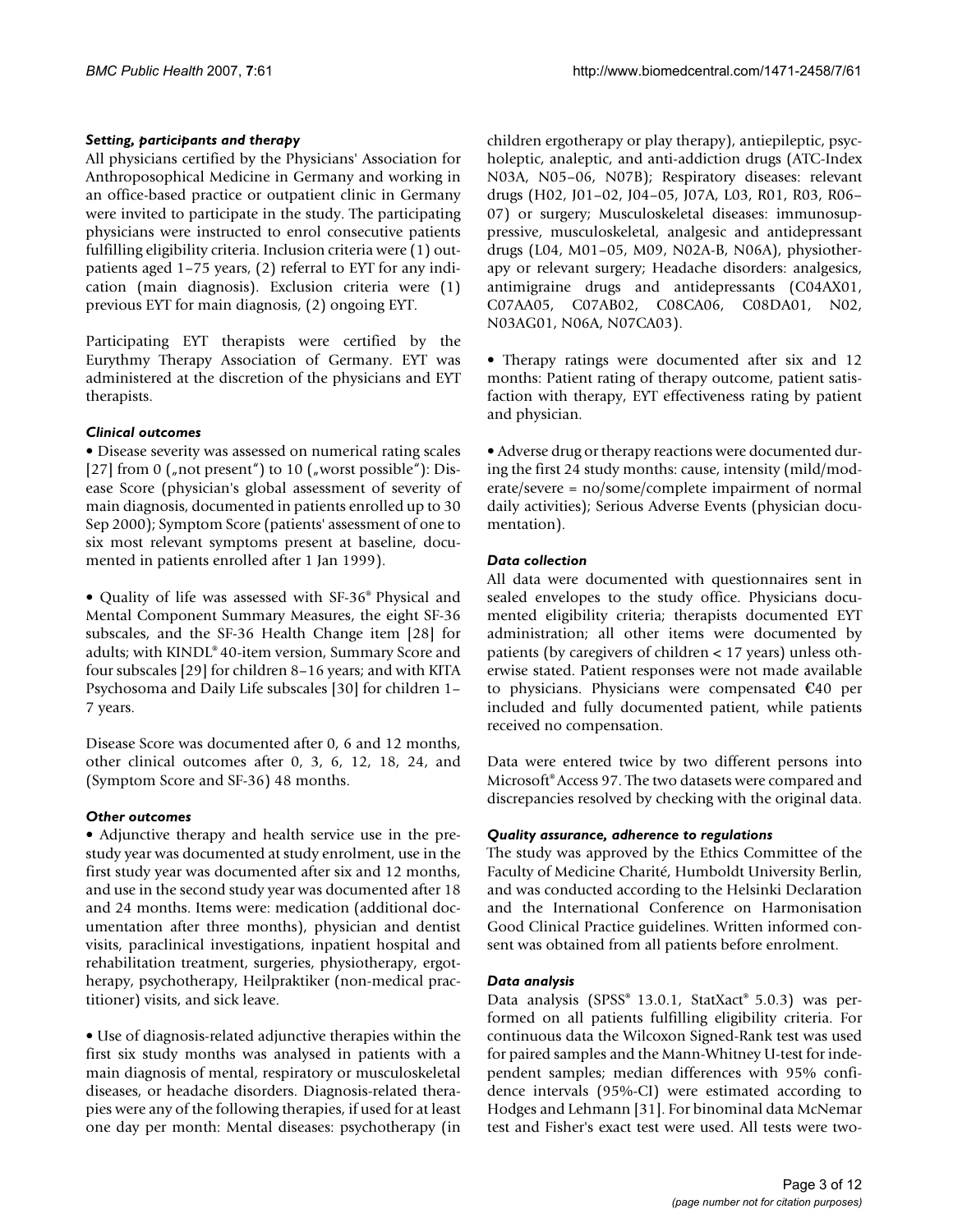tailed. Significance criteria were p < 0.05 and 95%-CI not including 0. Pre-post effect sizes were calculated as Standardised Response Mean (= mean change score divided by the standard deviation of the change score) and were classified as small (0.20–0.49), medium (0.50–0.79), and large ( $\geq$  0.80) [32]. Unless otherwise stated, therapies and health services were analysed in patients enrolled after 1 Jan 1999 with at least three out of five follow-ups available; for each item and follow-up period, missing values were replaced by the group mean value. Clinical outcomes were analysed in patients with evaluable data for each follow-up, without replacement of missing values.

## **Results**

## *Participating physicians and therapists*

101 physicians screened patients referred to EYT. 94 physicians enrolled patients into the study; these physicians did not differ significantly from all AM-certified physicians in Germany  $(n = 362)$  regarding gender, age, number of years in practice, and the proportion of primary care physicians. Patients were treated by 118 EYT therapists. Comparing these therapists to certified EYT therapists without study patients ( $n = 231$ ), no significant differences were found regarding gender or age. Median number of years since EYT school graduation was 9.0 years for therapists with study patients and 13.0 years for therapists without study patients (median difference 2.0 years;  $95\%$ -CI 1.0–4.0 years;  $p = 0.005$ ).

#### *Patient recruitment and follow-up*

From 1 July 1998 to 31 March 2001, a total of 498 patients were screened for inclusion. 419 patients fulfilled all eligibility criteria and were included in the study (Figure 1). Of the 419 included patients, 36 patients were also included in a study of depression [33], and 23 patients were included in a study of low back pain [34]. The last patient follow-up ensued on 12 April 2005. Included and not included patients did not differ significantly regarding age, gender, diagnosis, disease duration, baseline Disease Score, or baseline Symptom Score.

The total number of patients eligible for screening (i.e. patients referred to EYT) during the recruitment period was estimated at approximately 2000 patients. We tested the hypothesis that the extent of patient selection by each physician (= the proportion of eligible vs. included patients) would correlate positively with clinical outcomes. The proportion was median 2.8 (interquartile range (IQR)  $0.6 - 7.9$ , n = 52 physicians). There was a weak correlation between this proportion and the 0–12 month improvement of Disease Score (Spearman-Rho 0.19, p = 0.014 n = 168 patients) and no significant correlation with the improvement of Symptom Score (Spearman-Rho  $-0.07$ ,  $p = 0.311$ ,  $n = 225$  patients).

75.4% (316/419) of patients were enrolled by general practitioners, 10.0% by paediatricians, 4.5% by internists, and 10.0% by other specialists. The physicians' setting was primary care practice  $(87.8\% \text{ of patients}, n = 368/419)$ , referral practice (8.6%), and outpatient clinic (3.6%).

97.4% (408/419) of patients returned at least one followup questionnaire. The 12-month questionnaire was returned by 87.6% of patients; these patients did not differ significantly from non-respondents (12.4%) regarding age, gender, diagnosis, disease duration, baseline Disease Score, and baseline Symptom Score. Corresponding dropout analyses for the 24-month follow-up also showed no differences. The physician follow-up documentation was available for 84.7% (355/419) of patients after six months and for 77.2% after 12 months.

## *Baseline characteristics*

Most frequent main diagnoses, classified by ICD-10 (International Classification of Diseases, Tenth Edition), were F00-F99 Mental Disorders (31.7%, 133/419 patients), M00-M99 Musculoskeletal Diseases (23.4%), and J00-J99 Respiratory Diseases (7.6%). Most frequent single diagnoses were back pain/sciatica (8.1%, 34/419 patients), neck-shoulder-arm pain (7.6%), depression (6.4%), fatigue (6.2%), childhood emotional disorder (3.8%), headache/migraine (3.3%), and asthma (3.1%).

Median disease duration was 3.0 years (IQR 1.0–8.5); in 97.9% (410/419) of patients disease duration was six weeks or longer. The patients had median 1.0 (IQR 0.0– 2.0) comorbid diseases. Most common comorbid diseases, classified by ICD-10, were F00-F99 Mental Disorders (14.1%, 91 out of 645 diagnoses), M00-M99 Musculoskeletal Diseases (12.4%), E00-E90 Endocrine, Nutritional and Metabolic Diseases (9.5%), and I00-I99 Circulatory Diseases (8.5%).

The patients were recruited from 13 of 16 German federal states. Median age was 38.0 years (IQR 14.0–48.0, mean 34.8 years). Compared to the German population, sociodemographic items were more favourable for education, occupation, alcohol, smoking, and overweight; items were similar for unemployment, low-income, living alone, severe disability status, sport, underweight; and were less favourable for work disability pension and sickleave (Table 1).

## *Therapies*

EYT administration was documented during the first 24 months after study enrolment. In this period, 93.6% (392/419) of patients had EYT; 2.9% did not have EYT; for 3.6% EYT documentation is incomplete or inconclusive. EYT started median 15 (IQR 4–41) days after enrolment. Median therapy duration was 119 (IQR 84–188) days,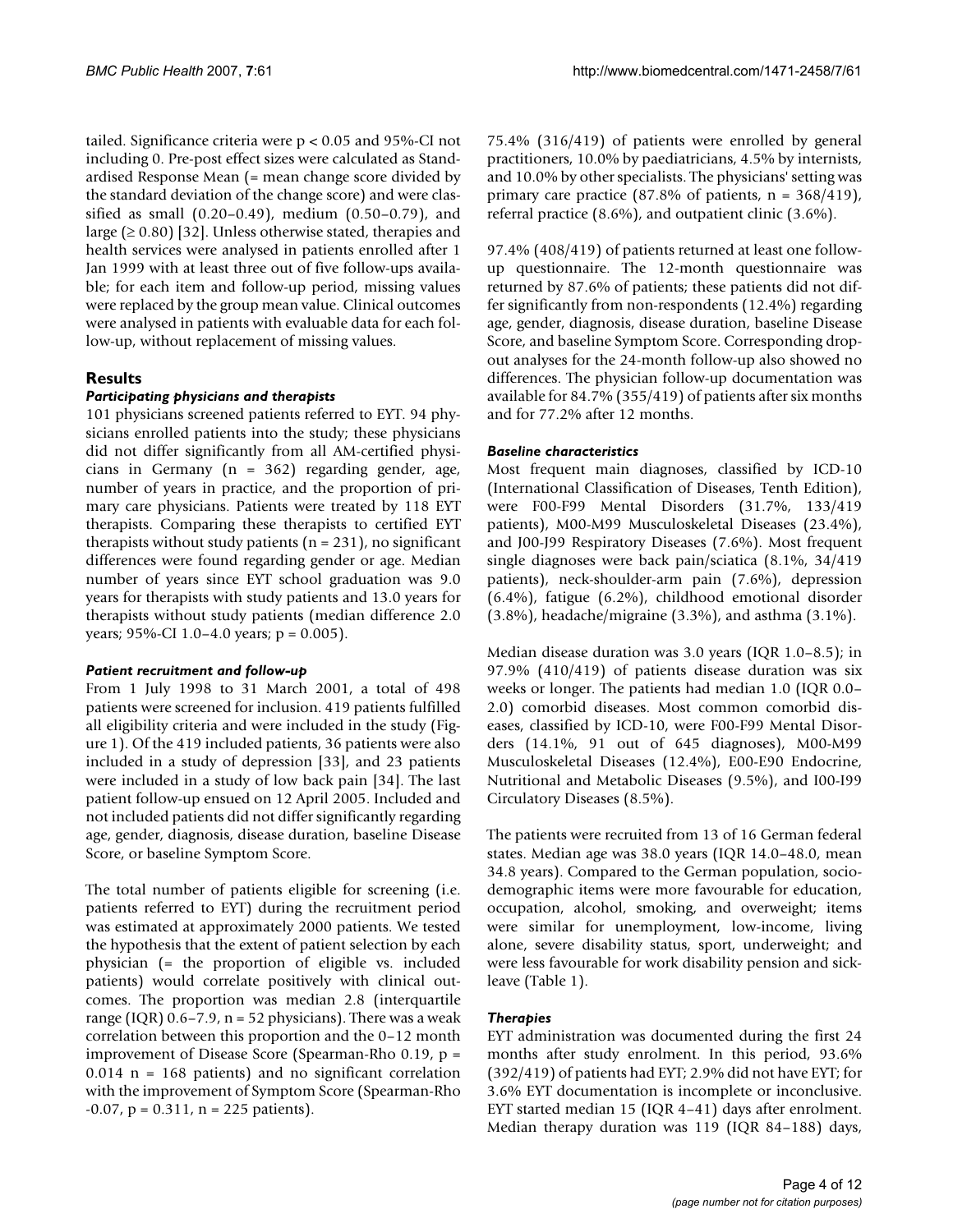

**Patient recruitment and follow-up**. \*18-, 24-, and 48-month follow-up questionnaires were not sent to patients enrolled before 1 Jan 1999.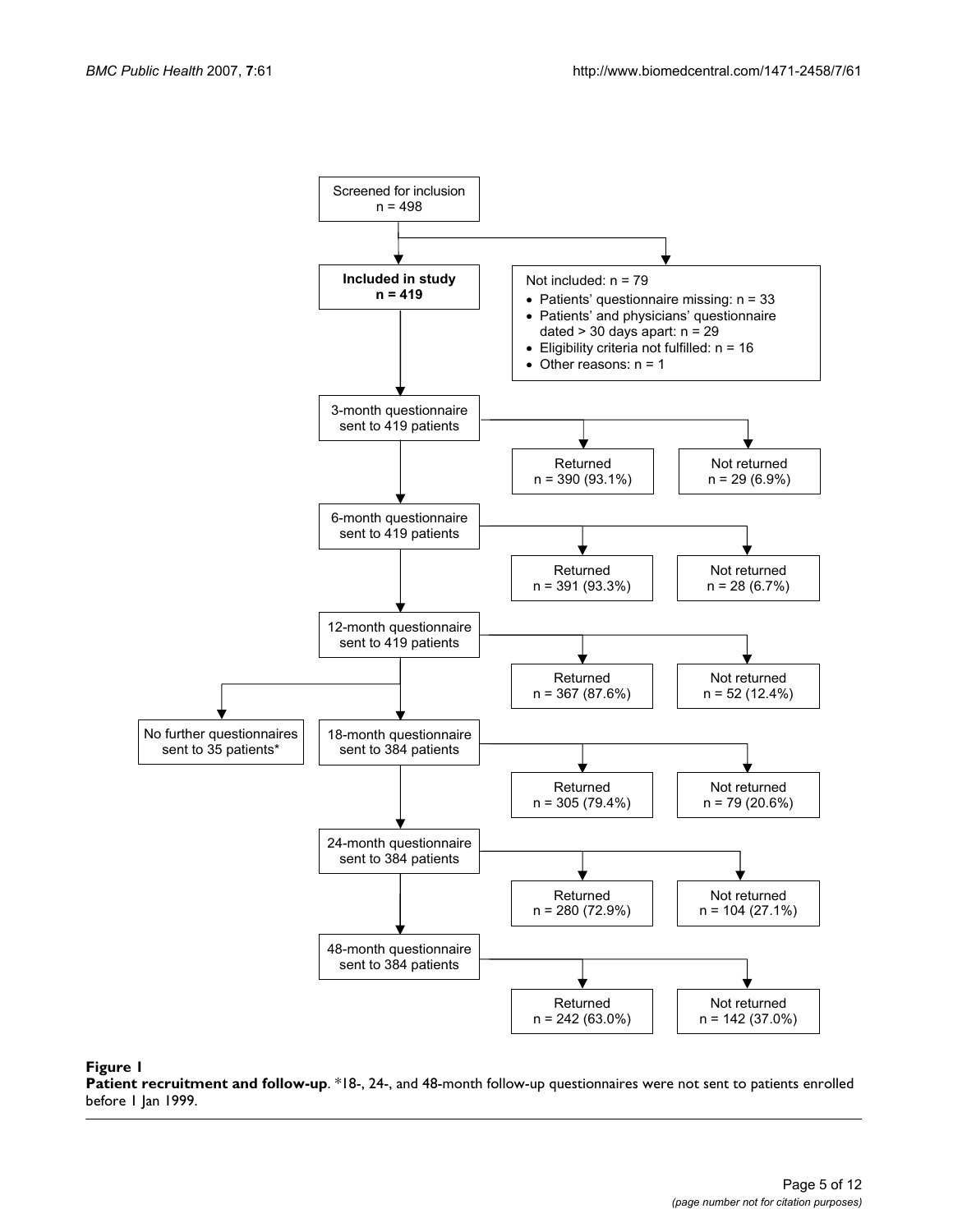#### **Table 1: Socio-demographic data**

|                                                          |                              | <b>Study patients</b>                          |         | German primary care patients |               |
|----------------------------------------------------------|------------------------------|------------------------------------------------|---------|------------------------------|---------------|
| <b>Items</b>                                             |                              | N                                              | Percent | Percent                      | <b>Source</b> |
| Female gender                                            |                              | 297/419                                        | 71%     | 53%                          | $[43]$        |
| Age groups                                               | $0 - 19$ years               | 111/419                                        | 26%     | 14%                          | $[43]$        |
|                                                          | $20 - 39$ years              | 115/419                                        | 27%     | 27%                          | $[43]$        |
|                                                          | $40-59$ years                | 150/419                                        | 36%     | 27%                          | $[43]$        |
|                                                          | $60 - 75$ years              | 43/419                                         | 10%     | 21%                          | $[43]$        |
|                                                          |                              | Adult study patients enrolled after I Jan 1999 |         | <b>German population</b>     |               |
| "Fachhochschule" or university entrance<br>qualification |                              | 172/280                                        | 61%     | 19%                          | $[44]$        |
| University degree                                        |                              | 76/279                                         | 27%     | 6%                           | $[44]$        |
| Wage earners                                             |                              | 8/280                                          | 3%      | 18%                          | $[44]$        |
| Unemployed during last 12 months                         | Economically active patients | 7/147                                          | 5%      | 10%                          | $[44]$        |
| Living alone                                             |                              | 57/278                                         | 20%     | 21%                          | [44]          |
| Net family income < 900 $\epsilon$ per month             |                              | 33/231                                         | 14%     | 16%                          | $[44]$        |
| Alcohol use daily (EYT) vs. almost daily<br>(Germany)    | Male                         | 1/53                                           | 2%      | 28%                          | $[45]$        |
|                                                          | Female                       | 7/227                                          | 3%      | 11%                          |               |
| Regular smoking                                          | Male                         | 9/53                                           | 17%     | 37%                          | $[46]$        |
|                                                          | Female                       | 40/226                                         | 18%     | 28%                          |               |
| Sports activity $\geq 1$ hour weekly                     | Age 25-69                    | 116/257                                        | 45%     | 39%                          | $[47]$        |
| Body mass index $<$ 18.5 (low)                           | Male                         | 4/53                                           | 8%      | 1%                           | $[48]$        |
|                                                          | Female                       | 12/223                                         | 5%      | 4%                           |               |
| Body mass index $\geq$ 25 (overweight)                   | Male                         | 8/53                                           | 15%     | 56%                          | $[48]$        |
|                                                          | Female                       | 69/223                                         | 31%     | 39%                          |               |
| Permanent work disability pension                        |                              | 20/279                                         | 7%      | 3%                           | $[49]$        |
| Severe disability status                                 |                              | 24/279                                         | 9%      | 12%                          | [50]          |
| Sick leave days in the last 12 months, mean (SD)         | Economically active patients | 33.0 (68.3) days                               |         | 17.0 days                    | [5]           |

median number of therapy sessions was 12 (IQR 10–19). At the last documented EYT session, further EYT sessions were scheduled for 14% (49/344) of evaluable patients. During the first six months after study enrolment 72.1% (302/419) of patients used AM medication and 1.4% (6/ 419) had AM art therapy.

Non-AM adjunctive therapies, health services, and sick leave are listed in Table 2, together with AM medication. Comparing the pre-study year to the first and second study year, respectively, the only consistent change over both years was an increase in psychotherapy by average one session per patient. In the first study year AM medication use and the number of physician and dentist visits increased, and in the second year the number of rehabilitation days and non-AM medication use decreased, compared to the pre-study year. The remaining items did not change significantly.

Use of diagnosis-related adjunctive therapies (see Methods) within the first six study months was analysed in patients with a main diagnosis of mental, respiratory or musculoskeletal diseases, or headache disorders (n = 278). Out of 251 evaluable patients,  $63\%$  (n = 157) had no diagnosis-related adjunctive therapy.

#### *Clinical outcomes*

Disease and Symptom Scores (Figure 2), all eleven SF-36 scores (adults, Figure 3), and both KITA subscales (children aged 1–7, Figure 4) improved significantly between baseline and all subsequent follow-ups (except KITA Psychosoma in the first three months). For all these 15 outcomes, the most pronounced improvement occurred during the first six months. After 12 months, Disease and Symptom Scores were improved from baseline in 86.9% and 83.6% of patients, respectively (Table 3); an improvement of ≥50% of baseline scores was observed in 61.2% (145/237 evaluable patients) and 46.4% (156/336), respectively. Disease and Symptom Scores improved similarly in male and female adults, in children, and in the seven most common diagnosis groups. Effect sizes for the 0–12 month comparison were large for Disease and Symptom Scores (1.34 and 1.04) and small-to-medium (range 0.41–0.67) for the SF-36 and KITA scores (Table 3). All these improvements were maintained until the last follow-up.

In children aged 8–16, KINDL Summary Score (Figure 5) as well as KINDL Psychic and Somatic subscales improved significantly between baseline and the six-month, 18 month (except KINDL Somatic subscale), and 24-month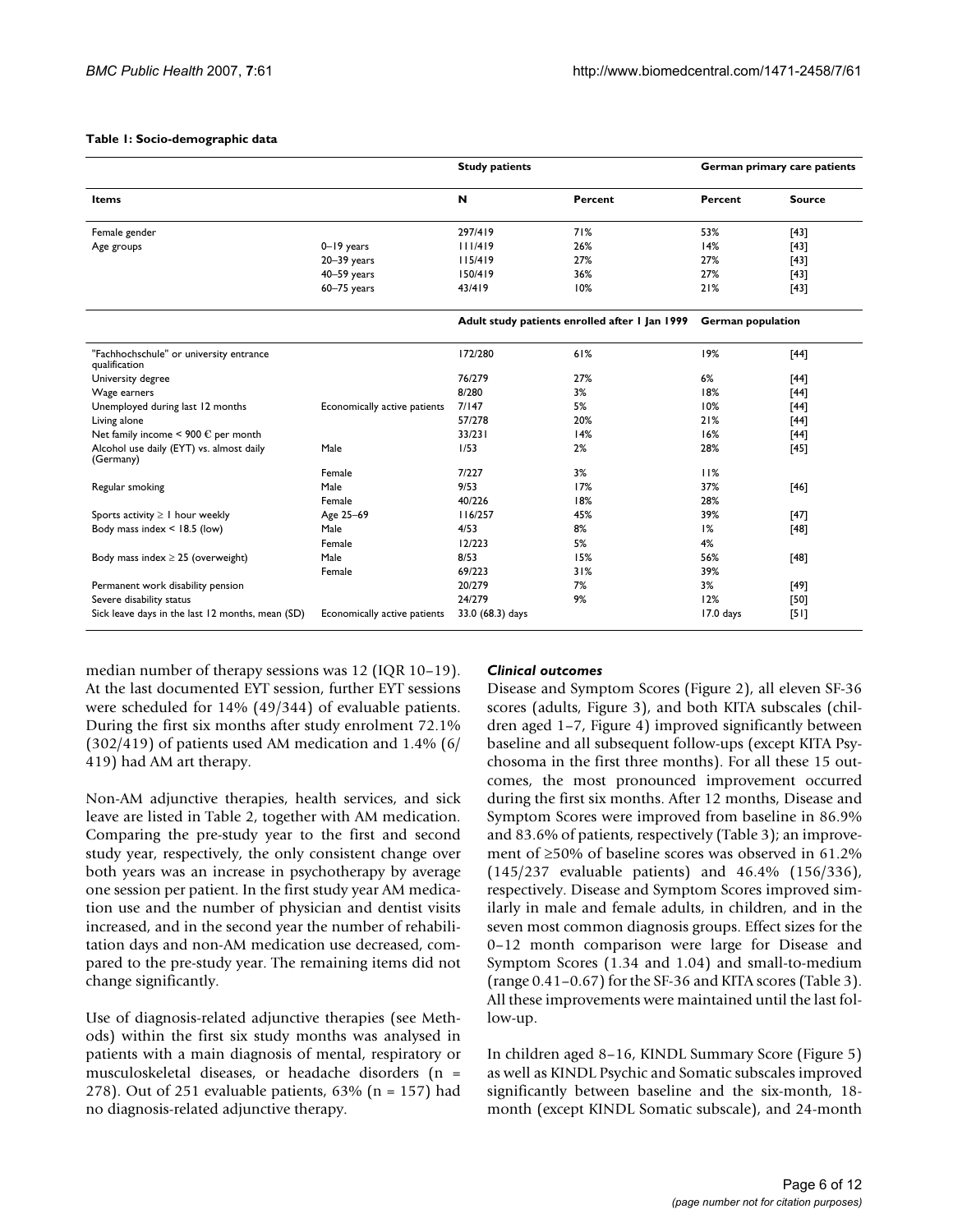| Item                                            | <b>Pre-study</b><br>year | 0-12 months    |                                                    |             | 12-24 months   |                                                    |             |
|-------------------------------------------------|--------------------------|----------------|----------------------------------------------------|-------------|----------------|----------------------------------------------------|-------------|
|                                                 | Mean (SD)                | Mean (SD)      | Median difference (95%-<br>CI) from pre-study year | P value     | Mean (SD)      | Median difference (95%-<br>CI) from pre-study year | P value     |
| AM medicines per day                            | 0.45(0.80)               | 0.70(0.90)     | $0.24$ (0.17 to 0.37)                              | p < 0.001   | 0.40(0.71)     | $-0.02$ ( $-0.08$ to 0.04)                         | $p = 0.505$ |
| Non-AM medicines/day                            | 0.65(0.90)               | 0.69(0.94)     | $0.01$ (-0.04 to 0.06)                             | $p = 0.628$ | 0.59(0.88)     | $-0.06$ ( $-0.13$ to $-0.01$ )                     | $p = 0.032$ |
| Physician and dentist visits                    | 18.12(21.19)             | 18.82(16.03)   | 1.24 (0.19 to 2.50)                                | $p = 0.028$ | 18.67(50.41)   | $-1.43$ ( $-2.50$ to 0.00)                         | $p = 0.041$ |
| Paraclinical investigations                     | 5.70 (6.66)              | 5.75 (6.77)    | $0.00$ (-0.62 to 0.50)                             | $p = 0.737$ | 5.24(6.71)     | $-0.50$ ( $-1.00$ to 0.00)                         | $p = 0.093$ |
| Hospital days                                   | 3.42 (14.72)             | 2.57(10.91)    | $-1.10$ ( $-5.00$ to 1.46)                         | $p = 0.346$ | 2.04(7.42)     | $-0.04$ ( $-2.32$ to $1.18$ )                      | $p = 0.929$ |
| Rehabilitation days                             | 2.02(8.36)               | 1.76(7.48)     | 0.00 (-10.02 to 7.46)                              | $p = 0.921$ | 1.55(6.20)     | $-0.69$ ( $-0.97$ to $-0.62$ )                     | $p = 0.005$ |
| Surgeries                                       | 0.19(0.51)               | 0.14(0.41)     | $0.00$ (-0.47 to 0.00)                             | $p = 0.323$ | 0.12(0.38)     | $0.00$ (-0.42 to 0.07)                             | $p = 0.909$ |
| Physiotherapy and<br>ergotherapy sessions       | 8.92 (17.83)             | 9.25(22.80)    | 1.00 (-2.00 to 4.00)                               | $p = 0.425$ | 10.91(28.35)   | $-1.22$ ( $-4.19$ to $1.31$ )                      | $p = 0.379$ |
| Psychotherapy sessions                          | 2.64(12.96)              | 3.54(9.42)     | 3.98 (1.50 to 7.00)                                | $p = 0.008$ | 3.56(10.34)    | 2.68 (1.67 to 3.67)                                | p < 0.001   |
| Sick leave days*                                | 32.97 (68.26)            | 34.61 (80.65)  | 3.50 (-2.00 to 8.00)                               | $p = 0.185$ | 29.85 (68.69)  | $3.18$ (-2.18 to 8.00)                             | $p = 0.210$ |
| Patients with Heilpraktiker<br>visit $(n + %)*$ | 32/250 (12.8%)           | 29/250 (11.6%) |                                                    | $p = 0.710$ | 27/250 (10.8%) |                                                    | $p = 0.511$ |

**Table 2: AM medication, non-AM adjunctive therapies, health service use, and sick leave days**

Patients enrolled after 1 Jan 1999 with at least 3 of 5 follow-ups (n = 339). \*Patients engaged in economic activity (n = 128). \*\*Patients with complete data for all time periods.

follow-ups, respectively. KINDL Social and Function subscales did not change significantly during the study.

We performed two post-hoc sensitivity analyses of 0–12 month Disease and Symptom Score outcomes. The first analysis concerned dropout bias. The main analysis had comprised all patients with evaluable data at baseline and 12-month follow-up. In the first sensitivity analysis, missing values after 12 months were replaced with the last value carried forward, reducing the average 0–12 month improvements by 19% (3.46 $\rightarrow$ 2.78 points) and 4%  $(2.46 \rightarrow 2.35$  points), respectively. The second analysis concerned the effects of relevant adjunctive therapies, and was performed on patients with a main diagnosis of mental, respiratory or musculoskeletal diseases or headache disorders. Restricting this sample to patients not using diagnosis-related adjunctive therapies during the first six study months (see Methods), the average Disease and Symptom Score improvements were increased by 10%  $(3.55\rightarrow)3.96$  points) and 6%  $(2.23\rightarrow)2.36$  points), respectively.

#### *Other outcomes*

At six-month follow-up, patients' average therapy outcome rating (numeric scale from 0 "no help at all" to 10 "helped very well") was 7.42 (SD 2.29); patient satisfaction with therapy (from 0 "very dissatisfied" to 10 "very satisfied") was 8.08 (SD 2.19). Patients' EYT effectiveness rating was positive ("very effective" or "effective") in 86.1% (315/366) of patients, and negative ("less effective", "ineffective" or "not evaluable") in 13.9%. Physicians' effectiveness rating was positive in 79.3% (264/ 333) and negative in 20.7%. Ratings of therapy outcome, satisfaction, and effectiveness did not differ significantly between adults and children, or between six- and 12 month follow-ups.

During the first 24 study months adverse reactions to EYT occurred in  $3.1\%$  ( $13/419$ ) of patients. Three (0.7%) patients had adverse reactions of severe intensity (symptom aggravation, inner tension, depressed mood), no patient stopped EYT due to adverse reactions. One child had adverse reactions (moderate restlessness) to adjunctive AM massage therapy, which was stopped. Four patients had adverse reactions to non-AM therapies. Adverse reactions from AM medications occurred in 5.3%, (18/337) of users, adverse reactions from non-AM medication occurred in 12.8% (46/358) of users ( $p < 0.001$ ).

Nine patients had Serious Adverse Events. Three patients were acutely hospitalised and six patients died: five from malignant disease and one patient, hospitalised for severe depression, from an accident, possibly suicide. None of these Serious Adverse Events were related to any therapy or medication.

#### **Discussion**

This is the first large study focusing on EYT. We aimed to obtain information on EYT under routine conditions in Germany and studied clinical outcomes in outpatients referred to EYT for chronic diseases. The study was conducted in conjunction with a health insurance program providing EYT regardless of diagnosis. For this reason, and because the range and frequency of indications for EYT in outpatient care was largely unknown prior to the study, we included patients of all ages with all diagnoses. Most frequent indications were mental and musculoskeletal disorders. Following EYT (and adjunctive AM medication), significant improvements of disease symptoms and quality of life were observed. The largest improvements (large effect sizes, half of patients improved by at least 50% of their baseline scores) were observed for the items which directly measure the conditions treated with EYT,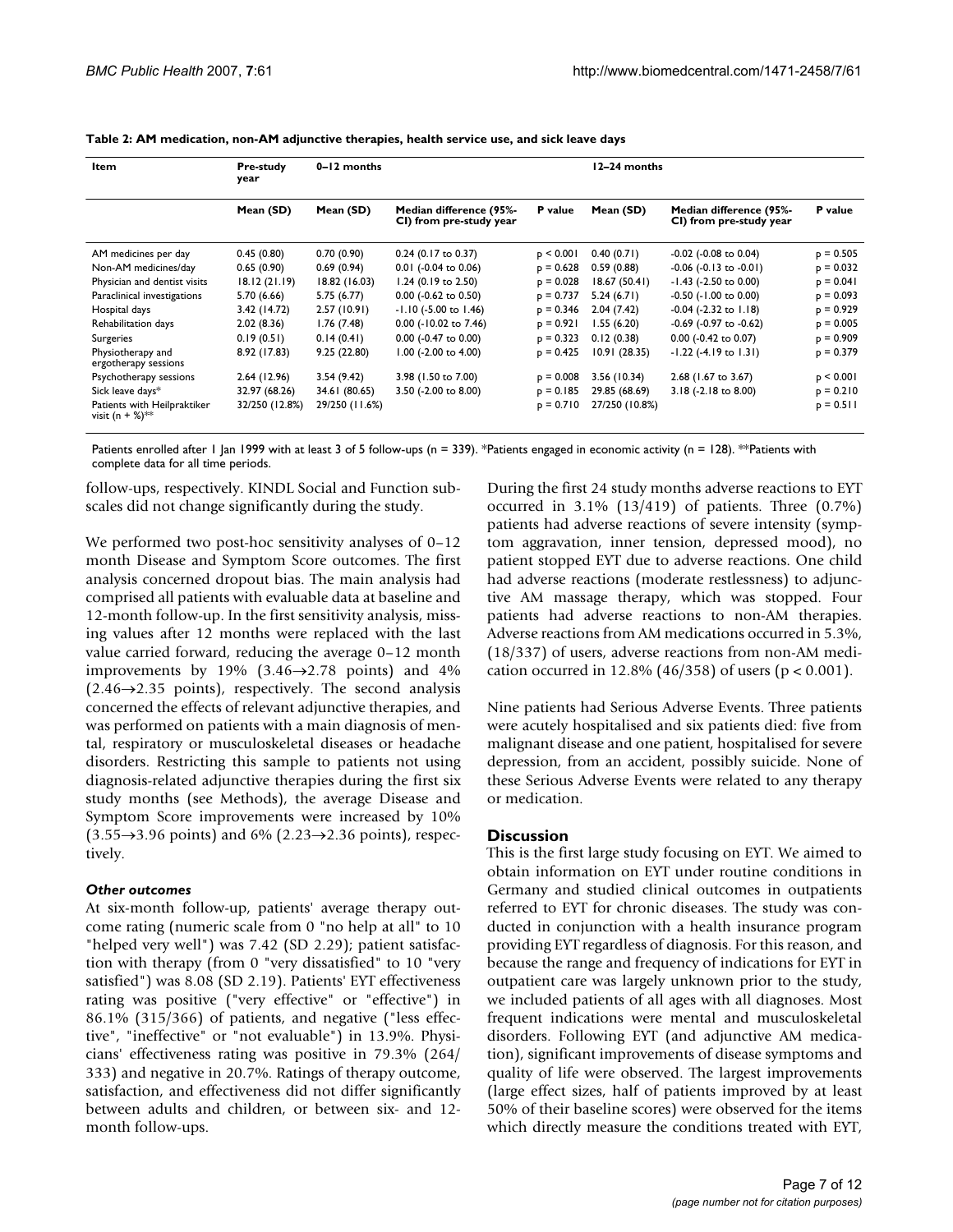| Item                                         | N   | 0 months      | 12 months       | 0 months vs. 12 months |                             |          |            |
|----------------------------------------------|-----|---------------|-----------------|------------------------|-----------------------------|----------|------------|
|                                              |     | Mean (SD)     | Mean (SD)       | P-value                | Median difference (95%-CI)* | Improved | <b>SRM</b> |
| Disease Score (0-10)                         | 237 | 6.65(1.81)    | 3.19(2.27)      | p < 0.001              | 4.00 (3.50 to 4.00)         | 87%      | 1.34       |
| Symptom Score (0-10)<br>SF-36 scales (0-100) | 336 | 5.95 (1.75)   | 3.49(2.12)      | p < 0.001              | 2.50 (2.25 to 2.75)         | 84%      | 1.04       |
| -Physical Function                           | 270 | 75.34 (22.74) | 83.18 (19.41)   | $p \le 0.001$          | 10.00 (7.50 to 10.00)       | 63%      | 0.42       |
| -Role Physical                               | 267 | 42.51 (39.20) | 67.79 (37.20)   | p < 0.001              | 37.50 (37.50 to 50.00)      | 55%      | 0.63       |
| -Role-Emotional                              | 268 | 47.26 (41.87) | 70.58 (38.09)   | p < 0.001              | 33.34 (33.30 to 50.00)      | 49%      | 0.55       |
| -Social Functioning                          | 272 | 62.13 (25.75) | 75.28 (24.37)   | p < 0.001              | 18.75 (12.50 to 25.00)      | 58%      | 0.49       |
| -Mental Health                               | 271 | 54.21 (18.65) | 65.05 (19.00)   | p < 0.001              | 12.00 (8.00 to 14.00)       | 71%      | 0.57       |
| -Bodily Pain                                 | 272 | 55.91 (28.41) | 66.93 (27.65)   | p < 0.001              | 16.00 (11.50 to 20.00)      | 55%      | 0.41       |
| -Vitality                                    | 271 | 38.68 (17.85) | 51.49 (18.68)   | p < 0.001              | 15.00 (12.50 to 17.50)      | 68%      | 0.67       |
| -General Health                              | 268 | 50.86 (18.80) | 58.39 (19.55)   | p < 0.001              | 8.50 (6.00 to 10.00)        | 65%      | 0.44       |
| SF-36 Health Change (1-5 <sup>**</sup> )     | 272 | 3.23(1.08)    | 2.15(1.09)      | p < 0.001              | 1.50 (1.00 to 1.50)         | 69%      | 0.68       |
| SF-36 Physical Component                     | 263 | 43.13 (10.25) | 47.10 (9.78)    | p < 0.001              | 3.90 (2.83 to 4.97)         | 68%      | 0.44       |
| SF-36 Mental Component                       | 263 | 38.31 (11.67) | 45.01 (11.76)   | p < 0.001              | 6.45 (4.94 to 7.96)         | 69%      | 0.55       |
| KINDL subscales (0-100)                      |     |               |                 |                        |                             |          |            |
| -Psychic                                     | 35  | 67,36 (15,27) | 70,68 (15,64)   | $p = 0.188$            | 3.41 (-2.27 to 9.09)        | 60%      | 0.20       |
| -Somatic                                     | 35  | 70,57 (14,47) | 75,60 (9,35)    | $p = 0.071$            | 4.17 (0.00 to 9.72)         | 66%      | 0.37       |
| -Social                                      | 35  | 69,90 (11,95) | 73, 16 (11, 78) | $p = 0.063$            | 4.17 (0.00 to 7.29)         | 66%      | 0.28       |
| -Function                                    | 33  | 64,39 (14,33) | 67,94 (10,44)   | $p = 0.187$            | 3.41 (-2.27 to 7.96)        | 61%      | 0.25       |
| KINDL Summary Score (0-100)                  | 35  | 67.86 (11.02) | 71.48 (9.79)    | $p = 0.063$            | 3.59 (-0.07 to 7.65)        | 63%      | 0.34       |
| KITA subscales (0-100)                       |     |               |                 |                        |                             |          |            |
| -Psychosoma                                  | 51  | 69.53 (15.45) | 77.21 (13.60)   | $p = 0.001$            | 9.38 (4.17 to 12.50)        | 69%      | 0.51       |
| -Daily Life                                  | 56  | 59.23 (21.78) | 68.14 (18.52)   | $p = 0.001$            | 10.42 (4.17 to 14.58)       | 63%      | 0.53       |

#### **Table 3: Clinical outcomes 0–12 months**

\*Positive differences indicate improvement. Improved: Percentage of patients improved from baseline. \*\*1 = "much better now than one year ago", 5 = "much worse now than one year ago". SRM: Standardised Response Mean effect size (small: 0.20–0.49, medium: 0.50–0.79, large: ≥ 0.80).

i.e. Disease and Symptom Scores. The improvements were maintained during the four-year follow-up and were not accompanied by an increase of adjunctive therapies, except for a small increase in psychotherapy use.

#### *Strengths and limitations*

Strengths of this study include a large patient sample, a long follow-up period, high follow-up rates, and the participation of 30% of all AM-certified physicians and EYT therapists in Germany. The participating physicians and therapists resembled all eligible physicians/therapists with respect to socio-demographic characteristics, and included patients resembled not included, screened patients regarding baseline characteristics. These features suggest that the study to a high degree mirrors contemporary EYT practice. Moreover, in the present early phase of EYT evaluation, the inclusion of all diagnoses is an advantage, offering a comprehensive picture of EYT practice. On the other hand, it was not feasible to have disease-specific outcomes for all diagnoses included. Nonetheless, the larger AMOS project, of which this study is part, included disease-specific outcomes for major disease groups [33,34].

Since the study had a long recruitment period, the participating physicians were not able to screen and include all their eligible patients (patients referred to EYT). It was estimated that physicians enrolled every third patient referred to EYT. This selection could bias results if physicians were able to predict therapy response and if they preferentially screened and enrolled such patients for whom they expected a particularly favourable outcome. In this case one would expect the degree of selection (= the proportion of referred vs. enrolled patients) to correlate positively with clinical outcomes. There was, however, only a weak correlation with Disease Score (+0.19) and a no significant correlation with Symptom Score. These analyses do not suggest that physicians' screening of patients referred to EYT was affected by selection bias.

A limitation of the study is the absence of a comparison group receiving another treatment or no therapy. Accordingly, for the observed improvements one has to consider several other causes apart from EYT: Non-AM adjunctive therapies cannot explain the improvements of Disease and Symptom Scores, since the improvements were even more pronounced in patients not using such therapies (analysed in patients with mental, respiratory or musculoskeletal disease or headache syndromes, together comprising 66% of the study sample). Dropout bias could explain up to 19% of the 0-12-month improvement of Disease Score but only 4% of the corresponding Symptom Score improvement. Natural recovery and regression to the mean, which could also bias results, will be addressed in a separate analysis (Hamre et al, submitted for publication). Other possible confounders are AM medication (which was used by three-fourth of patients), observation bias, and psychological factors like patient expectations.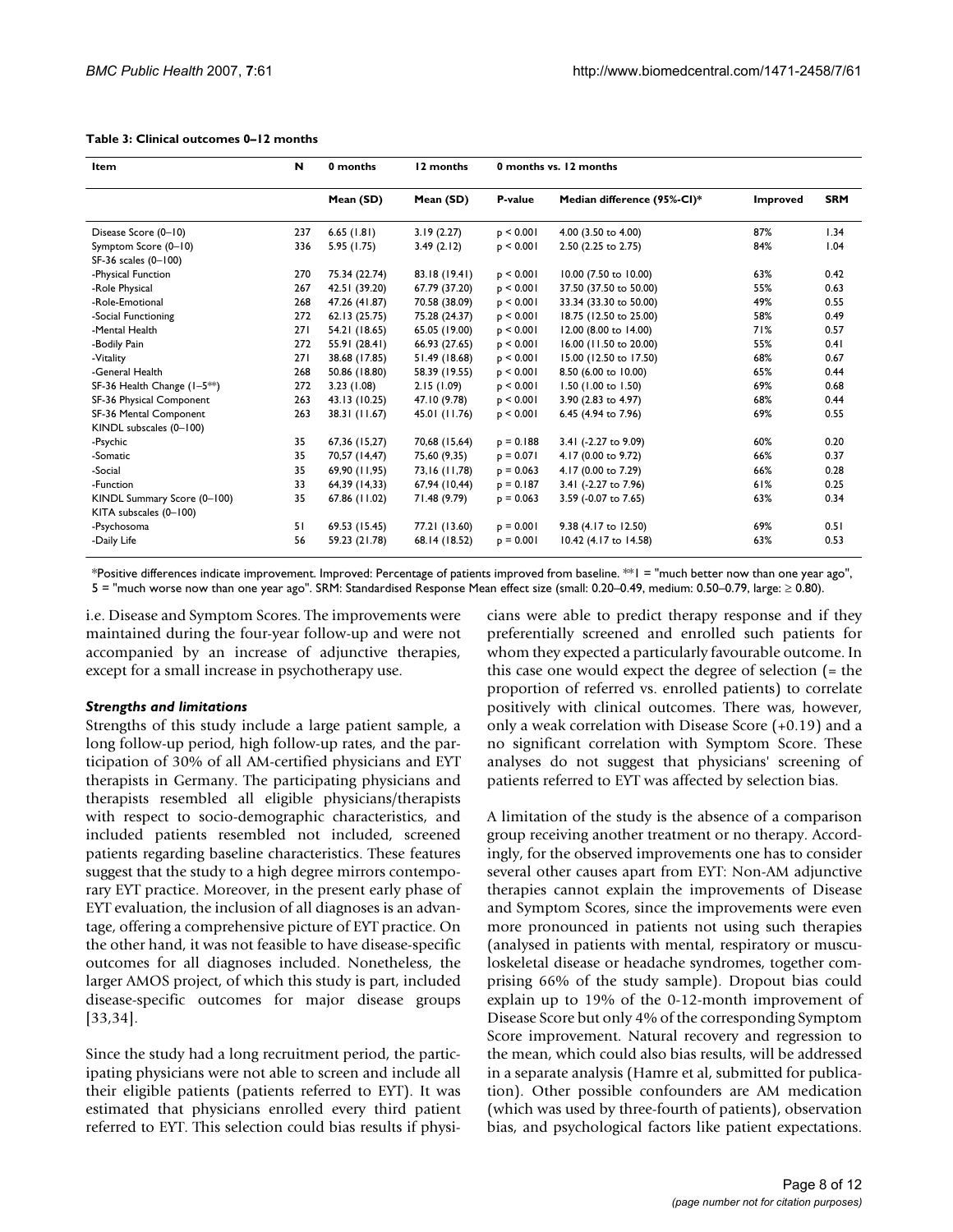

**Disease and Symptom Scores**. Disease Score: physicians' assessment, Symptom Score: patients' assessment. Range 0 "not present", 10 "worst possible".

Since, however, EYT was evaluated as a therapy package, the question of specific therapy effects vs. non-specific effects (placebo effects, context effects, patient expectations etc.) was not an issue of the present analysis.

Since EYT was to be evaluated under routine conditions, therapy was administered at the discretion of the physicians and EYT therapists, and not according to a standardised protocol. This raises the question of whether study interventions would be replicable in future studies. However, EYT therapists worldwide are trained according to a highly standardised curriculum, specifying individual EYT movements for specific diseases, constitution types, and movement patterns. Therefore, relevant therapy differences across settings would not be expected. Moreover, in this study, any local therapy differences would probably be offset by the large number of participating EYT therapists. Nevertheless, a limitation of our study is that the specific EYT movements selected for each patient were not documented.

## *Study implications*

This study confirms previous studies of the characteristics of AM users [15,35-38]: Patients are predominantly middle-aged women or children, education and occupation levels are higher than average, and typical indications are mental and musculoskeletal disorders. Previous studies conducted in inpatient [16-24] and outpatient clinics [24,25] have evaluated AM therapy including EYT for rheumatoid arthritis [16], asthma [24], hepatitis C [17,25], breast cancer [18], anorexia nervosa [19], lumbar disc disease [20], chronic musculoskeletal pain [21], and in the rehabilitation after stroke [22] and myocardial infarction [23]. All these studies had some favourable outcomes; the three largest studies (range 60–81 AM patients) found improved quality of life in breast cancer patients [18]; high anorexia nervosa cure rates [19]; and reduced pain, reduced use of non-steroidal anti-inflammatory drugs and muscle relaxants, and earlier return to work in lumbar disc disease [20].

In accordance with these findings from secondary care, our predominantly primary care study of EYT users demonstrated long-standing improvements in disease symptoms and quality of life across a range of conditions. Most common indications for EYT were musculoskeletal pain, depression, fatigue, childhood emotional disorder, and headache disorders. For these conditions some patients will not profit from standard therapies (drugs, physiotherapy, psychotherapy, multimodal inpatient therapies, surgery), e.g. between three and five patients must be treated with drugs for one patient to benefit [39-42]. Other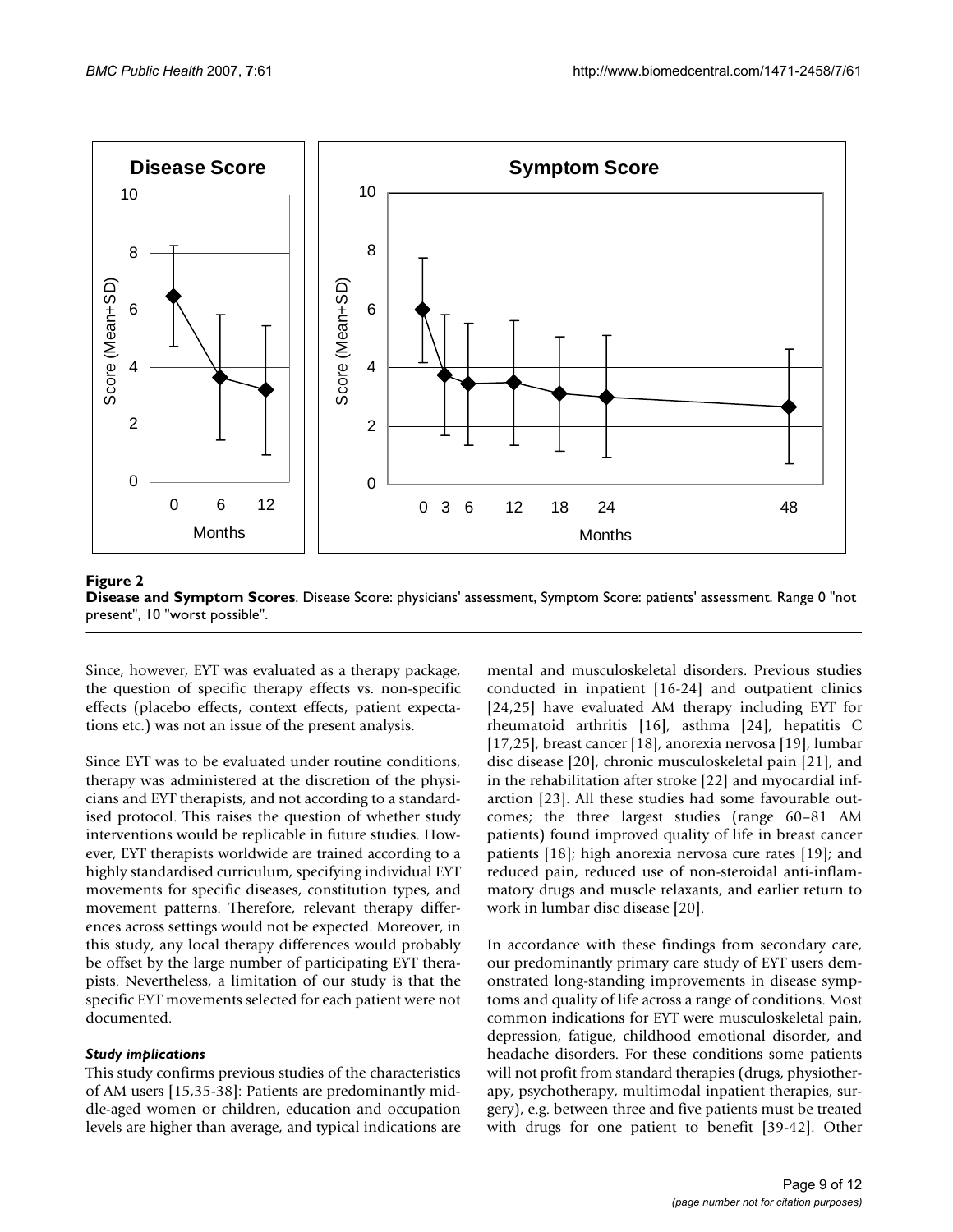

**SF-36 Physical and Mental Component Summary Measures**. Higher scores indicate better health. Adult patients and German population (standardised for age and gender) [28]

patients discontinue standard therapies due to adverse reactions or reject them because therapies are passive (e.g. drugs, passive physiotherapy) or can be felt as intrusive, too verbal (psychotherapy) or too mechanical-repetitive (exercise physiotherapy). Thus, for patients where standard therapies are not preferred or tolerated well, or do not cure, EYT as a non-verbal artistic exercising therapy is a promising treatment option.

## **Conclusion**

In this study, patients practising EYT exercises had longterm reduction of chronic disease symptoms and improvement of quality of life, without relevant increase



**Figure 4** 

**KITA Psychosoma and Daily Life subscales**. Range 0–100, higher scores indicate better health. Children aged 1–7 years.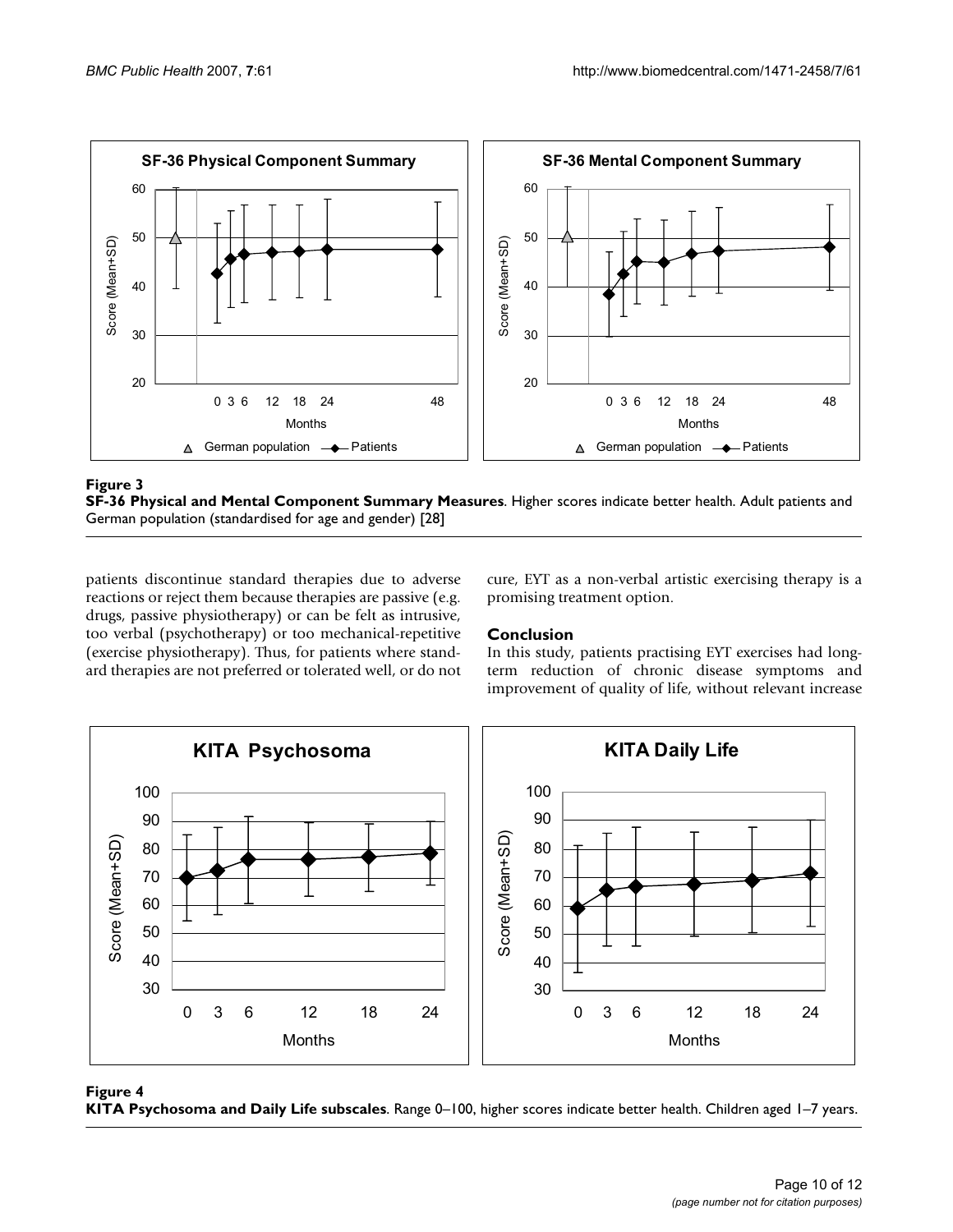

**KINDL Summary Score**. Range 0–100, higher scores indicate better health. Children aged 8–16 years and German population sample (9–12 years) [29].

in health service use. Although the pre-post design of the present study does not allow for conclusions about comparative effectiveness, study findings suggest that EYT can be useful for patients motivated for this therapy.

## **Abbreviations**

AM: anthroposophic medicine, AMOS: Anthroposophic Medicine Outcomes Study, EYT: eurythmy therapy, IQR: interquartile range.

## **Competing interests**

Within the last five years HJH has received restricted research grants from the pharmaceutical companies Weleda and Wala, who produce AM medications. Otherwise all authors declare that they have no competing interests.

## **Authors' contributions**

HJH, CMW, SNW, and HK contributed to study design. HJH, AG, and HK contributed to data collection. HJH, RZ, and HK wrote the analysis plan, HJH and AG analysed data. HJH was principal author of the paper, had full access to all data, and is guarantor. All authors contributed to manuscript drafting and revision and approved the final manuscript.

## **Acknowledgements**

This study and the manuscript preparation were funded by grants from the Software-AG Stiftung and the Innungskrankenkasse Hamburg with supplementary grants from the Deutsche BKK, the Betriebskrankenkasse des Bundesverkehrsministeriums, the Dr. Hauschka Stiftung, the Förderstiftung Anthroposophische Medizin, the Mahle Stiftung, and the Zukunftsstiftung

Gesundheit. The sponsors had no influence on study design or planning; on collection, analysis, or interpretation of data; on the writing of the manuscript; or on the decision to submit the manuscript for publication.

We thank G. S. Kienle and W. Tröger for valuable help and advice, and P. Siemers for technical assistance. Our special thanks go to the study physicians, therapists, and patients for participating.

## **References**

- 1. Dowrick C, Dixon-Woods M, Holman H, Weinman J: **[What is](http://www.ncbi.nlm.nih.gov/entrez/query.fcgi?cmd=Retrieve&db=PubMed&dopt=Abstract&list_uids=17136923) [chronic illness?](http://www.ncbi.nlm.nih.gov/entrez/query.fcgi?cmd=Retrieve&db=PubMed&dopt=Abstract&list_uids=17136923)** *Chronic Illness* 2005, **1:**1-6.
- 2. Wagner EH, Groves T: **[Care for chronic diseases.](http://www.ncbi.nlm.nih.gov/entrez/query.fcgi?cmd=Retrieve&db=PubMed&dopt=Abstract&list_uids=12399321)** *BMJ* 2002, **325:**913-914.
- 3. Weingarten SR, Henning JM, Badamgarav E, Knight K, Hasselblad V, Gano A Jr., Ofman JJ: [Interventions used in disease manage](http://www.ncbi.nlm.nih.gov/entrez/query.fcgi?cmd=Retrieve&db=PubMed&dopt=Abstract&list_uids=12399340)**[ment programmes for patients with chronic illness-which](http://www.ncbi.nlm.nih.gov/entrez/query.fcgi?cmd=Retrieve&db=PubMed&dopt=Abstract&list_uids=12399340) [ones work? Meta-analysis of published reports.](http://www.ncbi.nlm.nih.gov/entrez/query.fcgi?cmd=Retrieve&db=PubMed&dopt=Abstract&list_uids=12399340)** *BMJ* 2002, **325:**925.
- 4. Newman S, Steed L, Mulligan K: **[Self-management interventions](http://www.ncbi.nlm.nih.gov/entrez/query.fcgi?cmd=Retrieve&db=PubMed&dopt=Abstract&list_uids=15500899) [for chronic illness.](http://www.ncbi.nlm.nih.gov/entrez/query.fcgi?cmd=Retrieve&db=PubMed&dopt=Abstract&list_uids=15500899)** *Lancet* 2004, **364:**1523-1537.
- 5. Eisenberg DM, Davis RB, Ettner SL, Appel S, Wilkey S, Van Rompay M, Kessler RC: **[Trends in alternative medicine use in the](http://www.ncbi.nlm.nih.gov/entrez/query.fcgi?cmd=Retrieve&db=PubMed&dopt=Abstract&list_uids=9820257) [United States, 1990-1997: results of a follow-up national sur](http://www.ncbi.nlm.nih.gov/entrez/query.fcgi?cmd=Retrieve&db=PubMed&dopt=Abstract&list_uids=9820257)[vey.](http://www.ncbi.nlm.nih.gov/entrez/query.fcgi?cmd=Retrieve&db=PubMed&dopt=Abstract&list_uids=9820257)** *JAMA* 1998, **280:**1569-1575.
- 6. Al Windi A: **[Determinants of complementary alternative](http://www.ncbi.nlm.nih.gov/entrez/query.fcgi?cmd=Retrieve&db=PubMed&dopt=Abstract&list_uids=15561519) [medicine \(CAM\) use.](http://www.ncbi.nlm.nih.gov/entrez/query.fcgi?cmd=Retrieve&db=PubMed&dopt=Abstract&list_uids=15561519)** *Complement Ther Med* 2004, **12:**99-111.
- 7. Guthlin C, Lange O, Walach H: **[Measuring the effects of acu](http://www.ncbi.nlm.nih.gov/entrez/query.fcgi?cmd=Retrieve&db=PubMed&dopt=Abstract&list_uids=15113434)[puncture and homoeopathy in general practice: an uncon](http://www.ncbi.nlm.nih.gov/entrez/query.fcgi?cmd=Retrieve&db=PubMed&dopt=Abstract&list_uids=15113434)[trolled prospective documentation approach.](http://www.ncbi.nlm.nih.gov/entrez/query.fcgi?cmd=Retrieve&db=PubMed&dopt=Abstract&list_uids=15113434)** *BMC Public Health* 2004, **4:**6.
- 8. Hamre HJ, Becker-Witt C, Glockmann A, Ziegler R, Willich SN, Kiene H: **[Anthroposophic therapies in chronic disease: The](http://www.ncbi.nlm.nih.gov/entrez/query.fcgi?cmd=Retrieve&db=PubMed&dopt=Abstract&list_uids=15337636) [Anthroposophic Medicine Outcomes Study \(AMOS\).](http://www.ncbi.nlm.nih.gov/entrez/query.fcgi?cmd=Retrieve&db=PubMed&dopt=Abstract&list_uids=15337636)** *Eur J Med Res* 2004, **9:**351-360.
- 9. Witt C, Keil T, Selim D, Roll S, Vance W, Wegscheider K, Willich SN: **[Outcome and costs of homoeopathic and conventional](http://www.ncbi.nlm.nih.gov/entrez/query.fcgi?cmd=Retrieve&db=PubMed&dopt=Abstract&list_uids=16036164) treatment strategies: a comparative cohort study in patients [with chronic disorders.](http://www.ncbi.nlm.nih.gov/entrez/query.fcgi?cmd=Retrieve&db=PubMed&dopt=Abstract&list_uids=16036164)** *Complement Ther Med* 2005, **13:**79-86.
- 10. Moebus S, Lehmann N, Bodeker W, Jockel KH: **[An analysis of sick](http://www.ncbi.nlm.nih.gov/entrez/query.fcgi?cmd=Retrieve&db=PubMed&dopt=Abstract&list_uids=16472403)[ness absence in chronically ill patients receiving complemen](http://www.ncbi.nlm.nih.gov/entrez/query.fcgi?cmd=Retrieve&db=PubMed&dopt=Abstract&list_uids=16472403)tary and alternative medicine: a longterm prospective [intermittent study.](http://www.ncbi.nlm.nih.gov/entrez/query.fcgi?cmd=Retrieve&db=PubMed&dopt=Abstract&list_uids=16472403)** *BMC Public Health* 2006, **6:**28.
- 11. Steiner R, Wegman I: *Extending practical medicine. Fundamental principles based on the science of the spirit. GA 27* Bristol, Rudolf Steiner Press; 2000:1-144.
- 12. Majorek M, Tüchelmann T, Heusser P: **[Therapeutic Eurythmy](http://www.ncbi.nlm.nih.gov/entrez/query.fcgi?cmd=Retrieve&db=PubMed&dopt=Abstract&list_uids=14744506)[movement therapy for children with attention deficit hyper](http://www.ncbi.nlm.nih.gov/entrez/query.fcgi?cmd=Retrieve&db=PubMed&dopt=Abstract&list_uids=14744506)[activity disorder \(ADHD\): a pilot study.](http://www.ncbi.nlm.nih.gov/entrez/query.fcgi?cmd=Retrieve&db=PubMed&dopt=Abstract&list_uids=14744506)** *Complement Ther Nurs Midwifery* 2004, **10:**46-53.
- 13. Steiner R: *Curative Eurythmy GA 315. Eight lectures, Dornach, April 12- 18, 1921* Bristol, Rudolf Steiner Press; 1983.
- 14. Kirchner-Bockholt M: *Fundamental principles of curative eurythmy* London, Temple Lodge Press; 1977:1-192.
- 15. Ritchie J, Wilkinson J, Gantley M, Feder G, Carter Y, Formby J: *A model of integrated primary care: anthroposophic medicine* London, National Centre for Social Research. Department of General Practice and Primary Care, St Bartholomew's and the Royal London School of Medicine and Dentistry, Queen Mary University of London; 2001:1-158.
- 16. Simon L, Schietzel T, Gärtner C, Kümmell HC, Schulte M: **Ein anthroposophisches Therapiekonzept für entzündlich-rheumatische Erkrankungen. Ergebnisse einer zweijährigen Pilotstudie.** *Forsch Komplementarmed* 1997, **4:**17-27.
- 17. Martini I: **Anwendungsbeobachtungen mit Iscucin-Quercus bei ehemals i.v.-Drogenabhängigen mit chronischer Hepatitis C des Genotyp 1 in SYNANON Schmerwitz.** *Der Merkurstab* 1999, **52 (Sonderheft Hepatitis):**42-53.
- 18. Carlsson M, Arman M, Backman M, Flatters U, Hatschek T, Hamrin E: **[Evaluation of quality of life/life satisfaction in women with](http://www.ncbi.nlm.nih.gov/entrez/query.fcgi?cmd=Retrieve&db=PubMed&dopt=Abstract&list_uids=15068317) [breast cancer in complementary and conventional care.](http://www.ncbi.nlm.nih.gov/entrez/query.fcgi?cmd=Retrieve&db=PubMed&dopt=Abstract&list_uids=15068317)** *Acta Oncol* 2004, **43:**27-34.
- 19. Schäfer PM: **Katamnestische Untersuchung zur Anorexia nervosa.** In *Die Behandlung von Magersucht - ein integrativer Therapieansatz* Stuttgart, Verlag Freies Geistesleben; 1998:130-160.